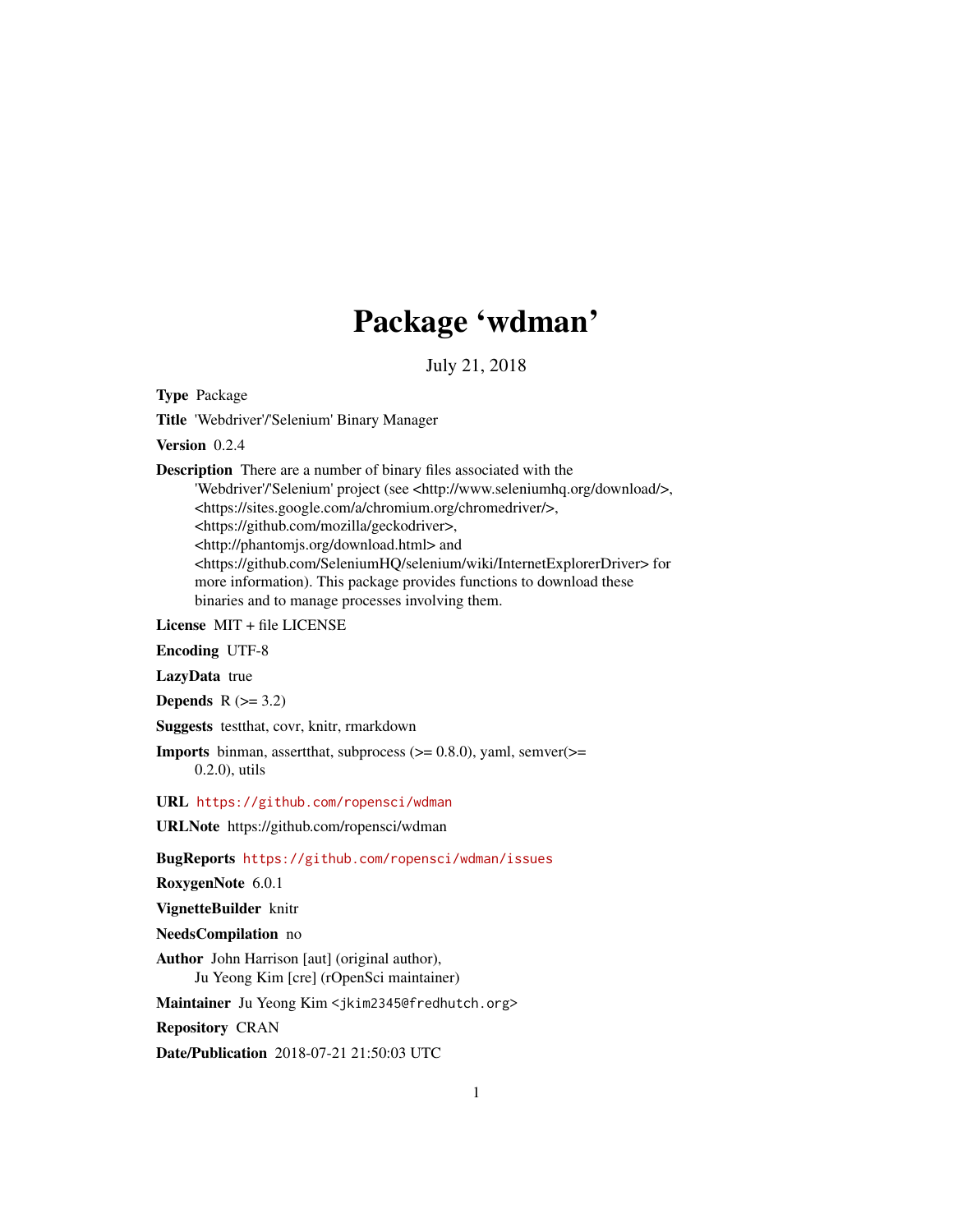### <span id="page-1-0"></span>R topics documented:

chrome *Start chrome driver*

#### Description

Start chrome driver

#### Usage

```
chrome(port = 4567L, version = "latest", path = "wd/hub", check = TRUE,
 verbose = TRUE, retcommand = FALSE, ...)
```
#### Arguments

| port       | Port to run on                                                                                                                                                                       |
|------------|--------------------------------------------------------------------------------------------------------------------------------------------------------------------------------------|
| version    | what version of chromedriver to run. Default $=$ "latest" which runs the most re-<br>cent version. To see other version currently sourced run binman: list versions ("chromedriver") |
| path       | base URL path prefix for commands, e.g. wd/hub                                                                                                                                       |
| check      | If TRUE check the versions of chromedriver available. If new versions are avail-<br>able they will be downloaded.                                                                    |
| verbose    | If TRUE, include status messages (if any)                                                                                                                                            |
| retcommand | If TRUE return only the command that would be passed to spawn_process                                                                                                                |
| $\cdots$   | pass additional options to the driver                                                                                                                                                |

#### Value

Returns a list with named elements process, output, error, stop and log. process is the output from calling [spawn\\_process](#page-0-0) output, error and stop are functions calling [process\\_read](#page-0-0), [process\\_read](#page-0-0) with "stderr" pipe and [process\\_kill](#page-0-0) respectively on process. log is a function which returns the contents of the log file.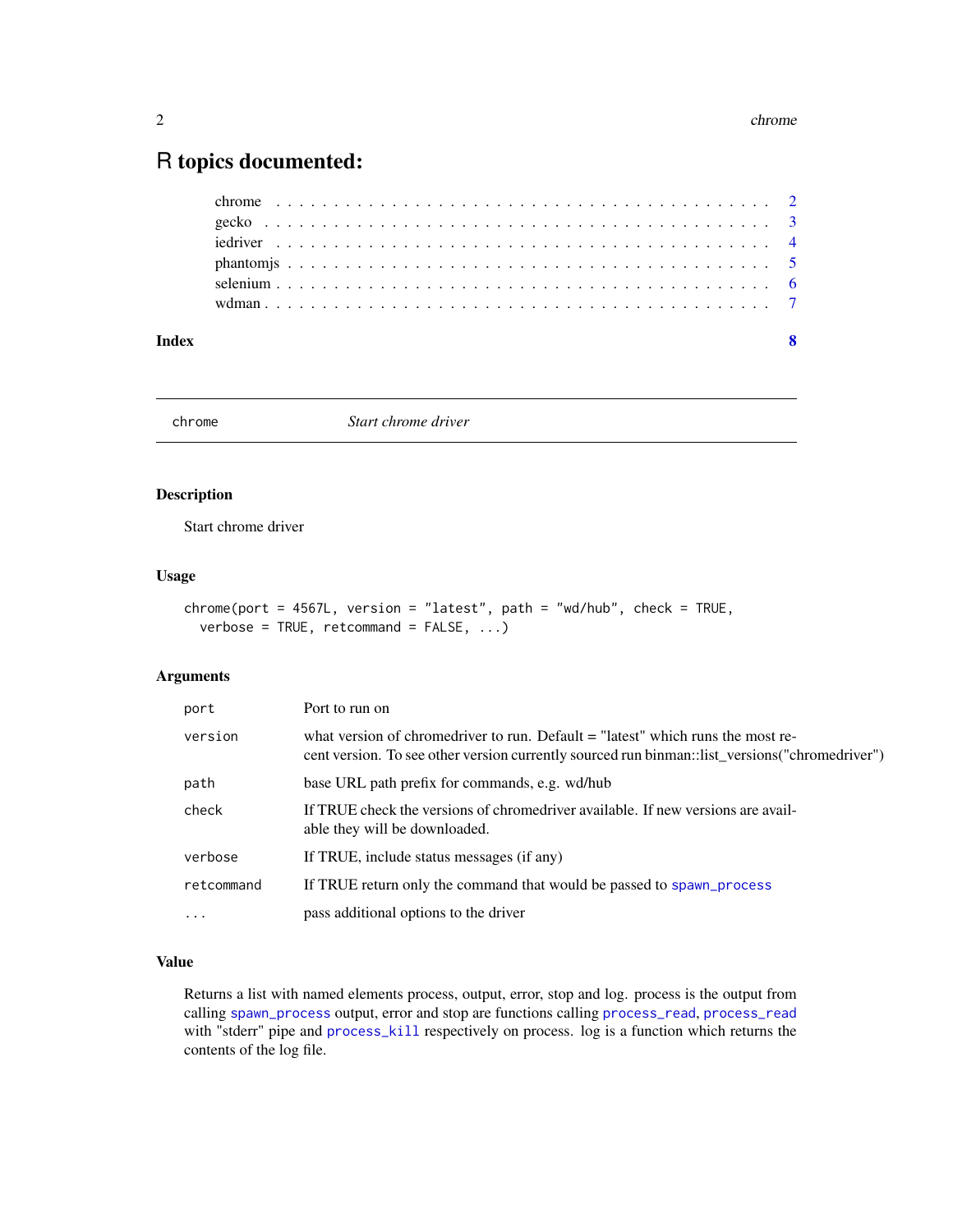#### <span id="page-2-0"></span>gecko 33 aprilista eta 2009ko hamarkada eta 2009ko hamarkada eta 2009ko hamarkada eta 2009ko hamarkada eta 20

#### Examples

```
## Not run:
cDrv <- chrome()
cDrv$output()
cDrv$stop()
```
## End(Not run)

gecko *Start gecko driver*

#### Description

Start gecko driver

#### Usage

```
gecko(port = 4567L, version = "latest", check = TRUE,loglevel = c("info", "fatal", "error", "warn", "config", "debug", "trace"),
  verbose = TRUE, retcommand = FALSE, ...)
```
#### Arguments

| port       | Port to run on                                                                                                                                                                |
|------------|-------------------------------------------------------------------------------------------------------------------------------------------------------------------------------|
| version    | what version of geckodriver to run. Default = "latest" which runs the most recent<br>version. To see other version currently sourced run binman::list_versions("geckodriver") |
| check      | If TRUE check the versions of geckodriver available. If new versions are avail-<br>able they will be downloaded.                                                              |
| loglevel   | Set Gecko log level [values: fatal, error, warn, info, config, debug, trace]                                                                                                  |
| verbose    | If TRUE, include status messages (if any)                                                                                                                                     |
| retcommand | If TRUE return only the command that would be passed to spawn_process                                                                                                         |
| $\ddots$   | pass additional options to the driver                                                                                                                                         |

#### Value

Returns a list with named elements process, output, error and stop. process is the output from calling [spawn\\_process](#page-0-0) output, error and stop are functions calling [process\\_read](#page-0-0), [process\\_read](#page-0-0) with "stderr" pipe and [process\\_kill](#page-0-0) respectively on process.

#### Examples

```
## Not run:
gDrv <- gecko()
gDrv$output()
gDrv$stop()
```
## End(Not run)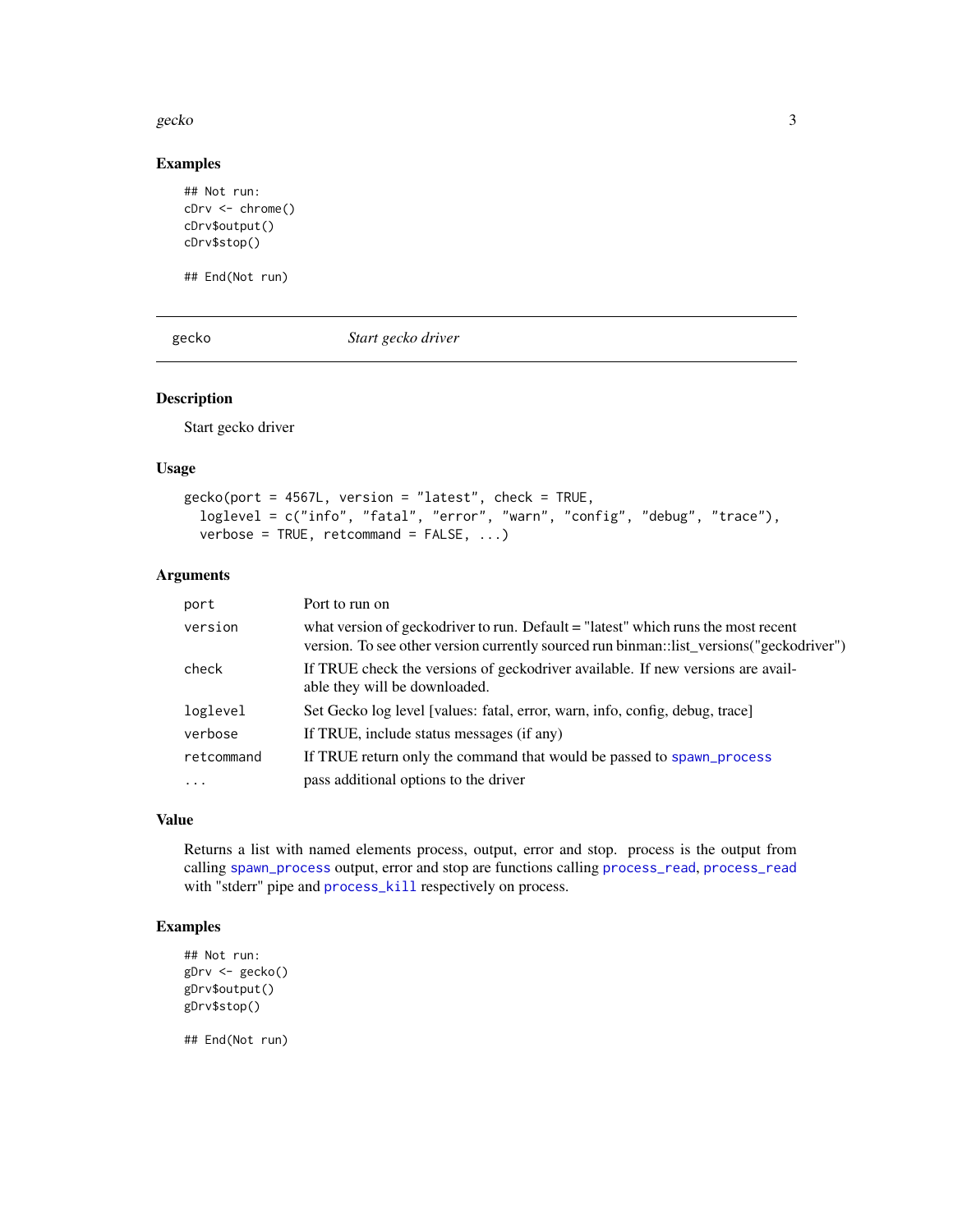<span id="page-3-0"></span>

#### Description

Start IE driver server

#### Usage

```
iedriver(port = 4567L, version = "latest", check = TRUE,
  loglevel = c("FATAL", "TRACE", "DEBUG", "INFO", "WARN", "ERROR"),
 verbose = TRUE, retcommand = FALSE, ...)
```
#### Arguments

| port       | Port to run on                                                                                                                                                                            |
|------------|-------------------------------------------------------------------------------------------------------------------------------------------------------------------------------------------|
| version    | what version of IE driver server to run. Default $=$ "latest" which runs the most re-<br>cent version. To see other version currently sourced run binman: list_versions("iedriverserver") |
| check      | If TRUE check the versions of IE driver available. If new versions are available<br>they will be downloaded.                                                                              |
| loglevel   | Specifies the log level used by the server. Valid values are: TRACE, DEBUG,<br>INFO, WARN, ERROR, and FATAL. Defaults to FATAL if not specified.                                          |
| verbose    | If TRUE, include status messages (if any)                                                                                                                                                 |
| retcommand | If TRUE return only the command that would be passed to spawn_process                                                                                                                     |
| $\ddots$ . | pass additional options to the driver                                                                                                                                                     |

#### Value

Returns a list with named elements process, output, error, stop and log. process is the output from calling [spawn\\_process](#page-0-0) output, error and stop are functions calling [process\\_read](#page-0-0), [process\\_read](#page-0-0) with "stderr" pipe and [process\\_kill](#page-0-0) respectively on process. log is a function which returns the contents of the log file.

#### Examples

```
## Not run:
ieDrv <- iedriver()
ieDrv$output()
ieDrv$stop()
```
## End(Not run)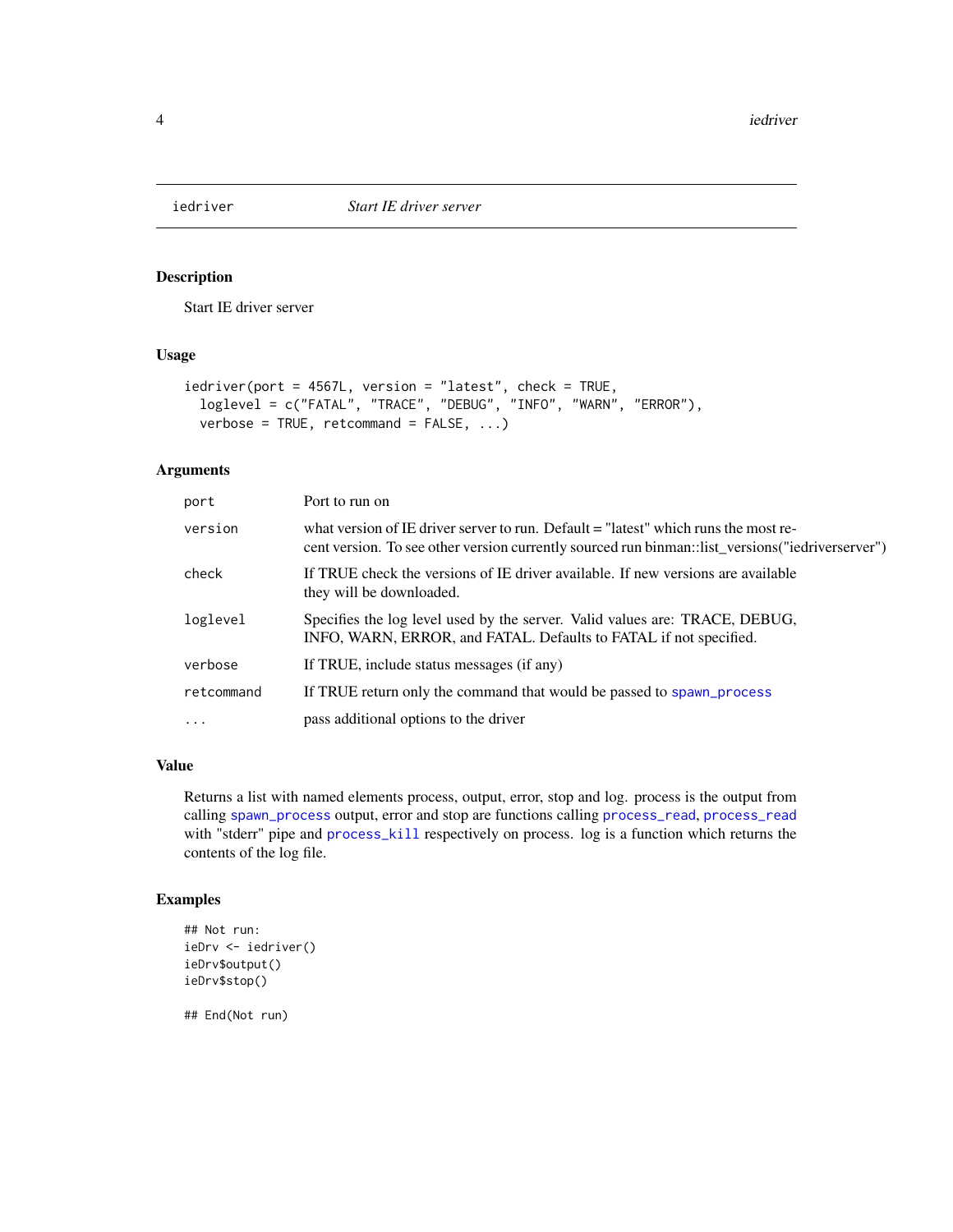<span id="page-4-0"></span>phantomjs *Start phantomjs*

#### Description

Start phantomjs in webdriver mode

#### Usage

```
phantomjs(port = 4567L, version = "2.1.1", check = TRUE,
  loglevel = c("INFO", "ERROR", "WARN", "DEBUG"), verbose = TRUE,
  retcommand = FALSE, ...)
```
#### Arguments

| port       | Port to run on                                                                                                                                                                    |
|------------|-----------------------------------------------------------------------------------------------------------------------------------------------------------------------------------|
| version    | what version of phantomis to run. Default $=$ "2.2.1" which runs the most recent<br>stable version. To see other version currently sourced run binman: list_versions("phantomjs") |
| check      | If TRUE check the versions of phantom is available. If new versions are available<br>they will be downloaded.                                                                     |
| loglevel   | Set phantomis log level [values: fatal, error, warn, info, config, debug, trace]                                                                                                  |
| verbose    | If TRUE, include status messages (if any)                                                                                                                                         |
| retcommand | If TRUE return only the command that would be passed to spawn_process                                                                                                             |
| $\ddots$   | pass additional options to the driver                                                                                                                                             |

#### Value

Returns a list with named elements process, output, error, stop and log. process is the output from calling [spawn\\_process](#page-0-0) output, error and stop are functions calling [process\\_read](#page-0-0), [process\\_read](#page-0-0) with "stderr" pipe and [process\\_kill](#page-0-0) respectively on process. log is a function which returns the contents of the log file.

#### Examples

```
## Not run:
pjs <- phantomjs()
pjs$output()
pjs$stop()
## End(Not run)
```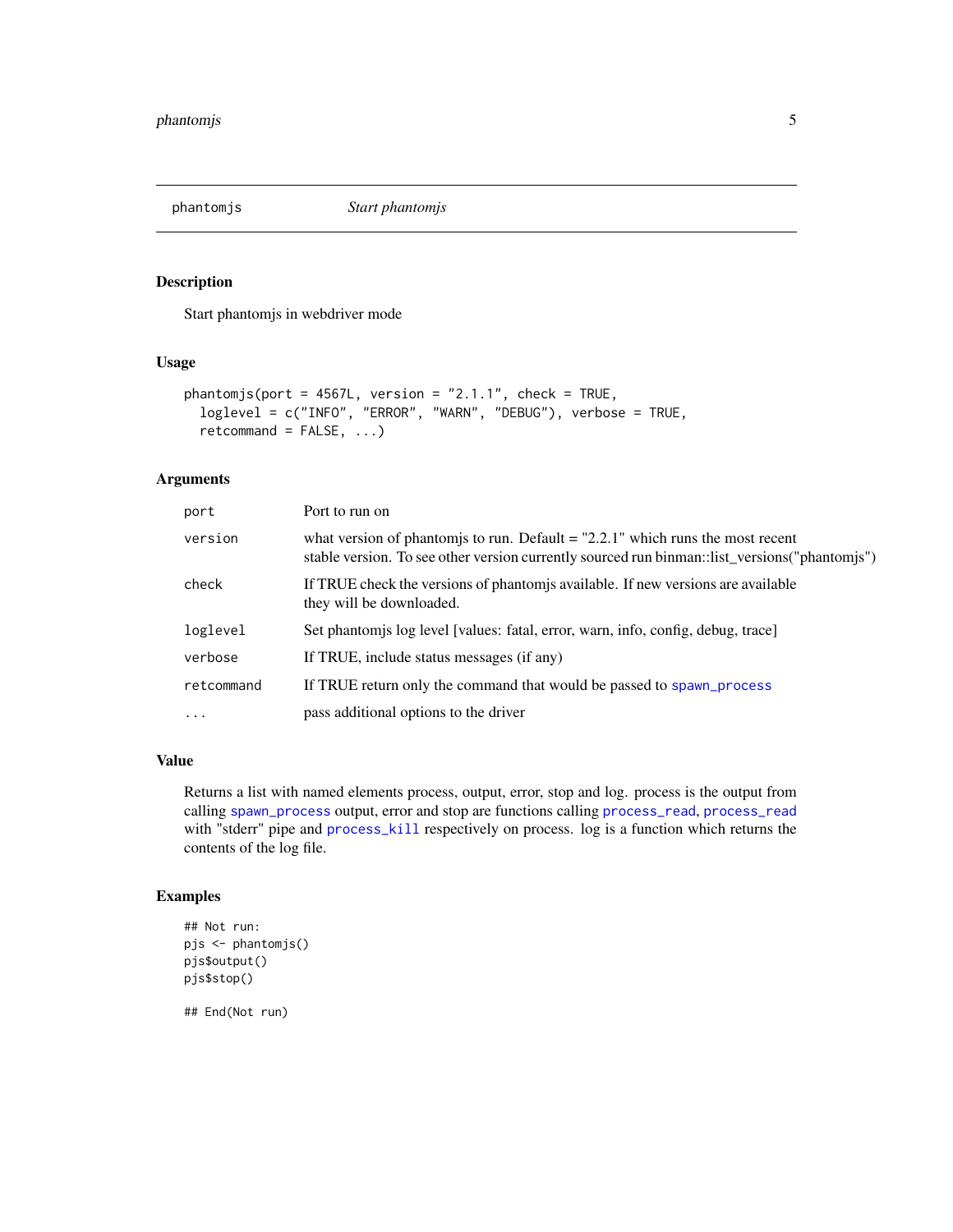<span id="page-5-0"></span>

#### Description

Start Selenium Server

#### Usage

```
selenium(port = 4567L, version = "latest", chromever = "latest",
 geckover = "latest", iedrver = NULL, phantomver = "2.1.1",
  check = TRUE, verbose = TRUE, retcommand = FALSE, ...)
```
#### Arguments

| port       | Port to run on                                                                                                                                                                                                                                                                                                              |
|------------|-----------------------------------------------------------------------------------------------------------------------------------------------------------------------------------------------------------------------------------------------------------------------------------------------------------------------------|
| version    | what version of Selenium Server to run. Default = "latest" which runs the most<br>recent version. To see other version currently sourced run binman::list_versions("seleniumserver")                                                                                                                                        |
| chromever  | what version of Chrome driver to run. Default $=$ "latest" which runs the most re-<br>cent version. To see other version currently sourced run binman::list_versions("chromedriver"),<br>A value of NULL excludes adding the chrome browser to Selenium Server.                                                             |
| geckover   | what version of Gecko driver to run. Default $=$ "latest" which runs the most re-<br>cent version. To see other version currently sourced run binman::list_versions("geckodriver"),<br>A value of NULL excludes adding the firefox browser to Selenium Server.                                                              |
| iedrver    | what version of IED riverServer to run. Default = "latest" which runs the most re-<br>cent version. To see other version currently sourced run binman::list_versions("iedriverserver"),<br>A value of NULL excludes adding the internet explorer browser to Selenium<br>Server. NOTE this functionality is Windows OS only. |
| phantomver | what version of Phantom IS to run. Default $=$ "2.2.1" which runs the most recent<br>stable version. To see other version currently sourced run binman::list_versions("phantomjs"),<br>A value of NULL excludes adding the PhantomJS headless browser to Selenium<br>Server.                                                |
| check      | If TRUE check the versions of selenium available and the versions of associ-<br>ated drivers (chromever, geckover, phantomver, iedrver). If new versions are<br>available they will be downloaded.                                                                                                                          |
| verbose    | If TRUE, include status messages (if any)                                                                                                                                                                                                                                                                                   |
| retcommand | If TRUE return only the command that would be passed to spawn_process                                                                                                                                                                                                                                                       |
| $\cdots$   | pass additional options to the driver                                                                                                                                                                                                                                                                                       |
|            |                                                                                                                                                                                                                                                                                                                             |

#### Value

Returns a list with named elements process, output, error and stop. process is the output from calling [spawn\\_process](#page-0-0) output, error and stop are functions calling [process\\_read](#page-0-0), [process\\_read](#page-0-0) with "stderr" pipe and [process\\_kill](#page-0-0) respectively on process.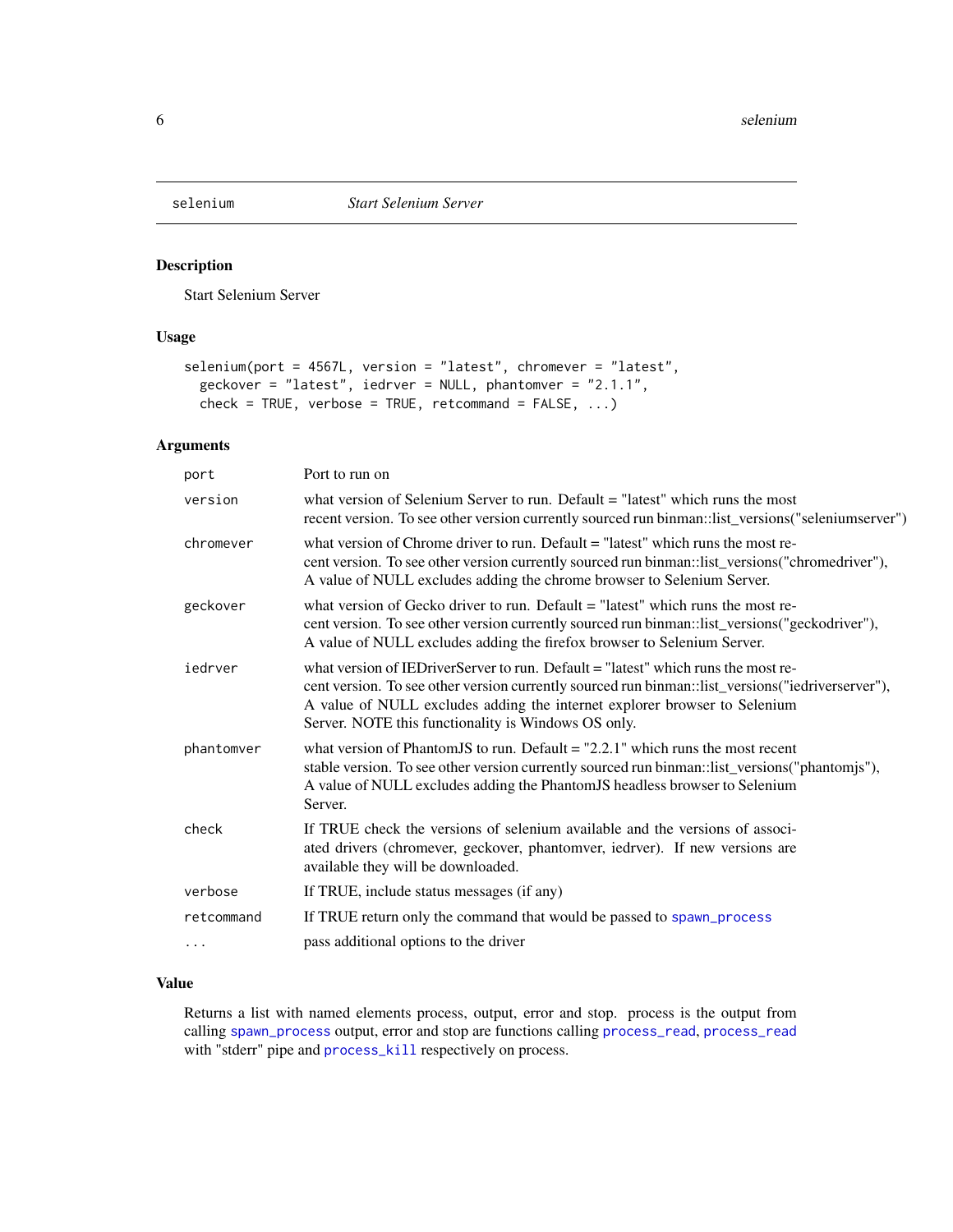#### <span id="page-6-0"></span>wdman

#### Examples

```
## Not run:
selServ <- selenium()
selServ$output()
selServ$stop()
```
## End(Not run)

wdman *wdman.*

#### Description

wdman.